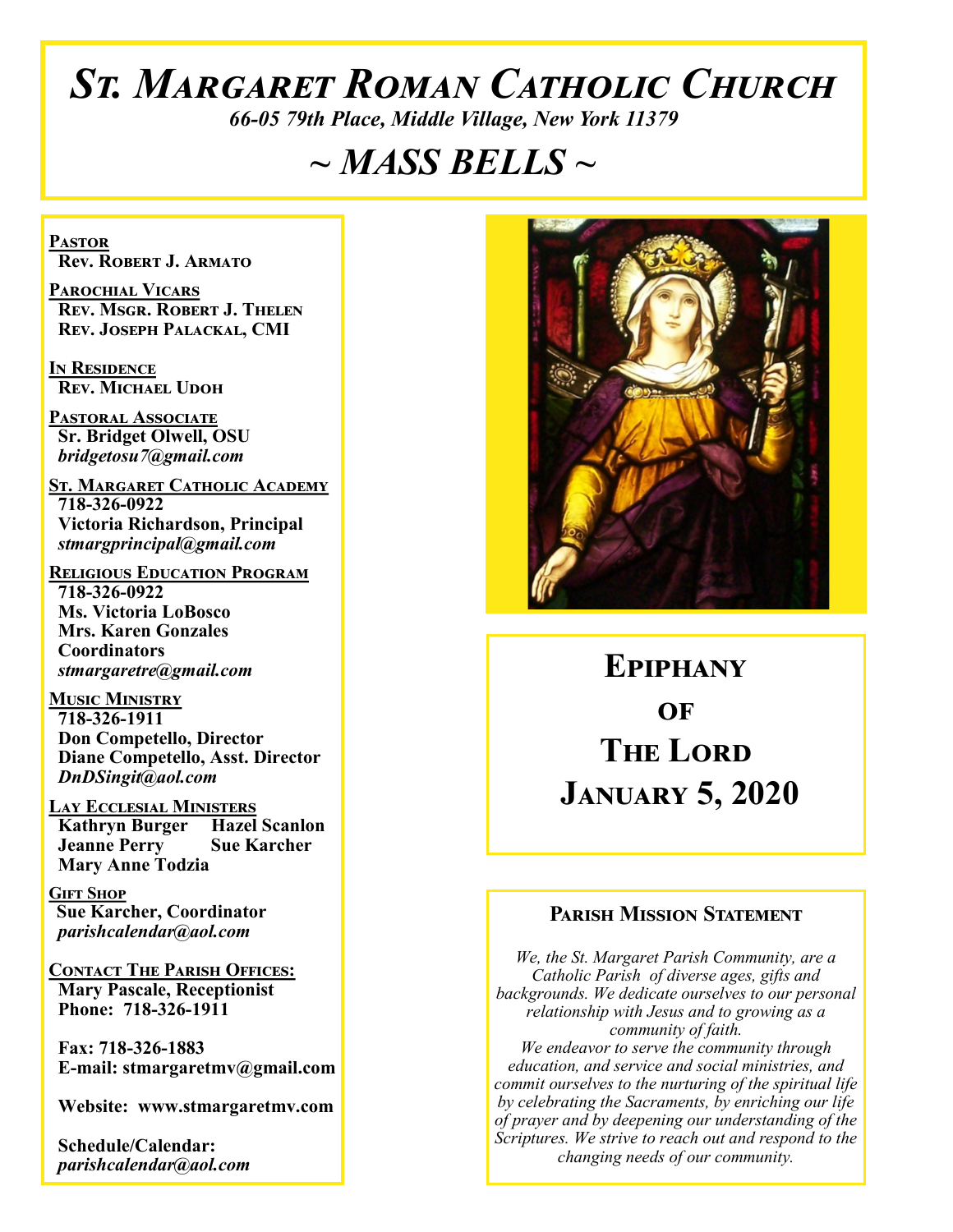# *MASSES FOR THE WEEK*

| SUN.                           | <b>JANUARY 5 - EPIPHANY OF</b><br><b>THE LORD</b>                                              |
|--------------------------------|------------------------------------------------------------------------------------------------|
| 7:30<br>9:00                   | <b>Richard Nadler</b><br>Daniele Bussa/Giuseppina Dolce/                                       |
| 10:30<br><b>NOON</b><br>5:00PM | Maria C. Puglese<br>Fire Lt. Kevin J. & William Pfeifer<br>People of the Parish                |
| MON.                           | <b>JANUARY 6 - ST. ANDRE</b>                                                                   |
|                                | <b>BESSETTE</b>                                                                                |
| 7:00                           | <b>Purgatorial Society</b>                                                                     |
| 9:00                           | <b>Rosalen Becker</b>                                                                          |
| TUE.                           | <b>JANUARY 7 - ST. RAYMOND</b>                                                                 |
| 7:00<br>9:00                   | <b>Patrick Curran</b><br>Angie Ferzola                                                         |
|                                |                                                                                                |
| WED.                           | <b>JANUARY 8 - CHRISTMAS</b><br><b>WEEKDAY</b>                                                 |
| 7:00                           | <b>Gaetano Morreale</b>                                                                        |
| 9:00                           | Wanda & Rudy Hohenfeld                                                                         |
| THU.                           | <b>JANUARY 9 - CHRISTMAS</b><br><b>WEEKDAY</b>                                                 |
| 7:00                           | John Cori                                                                                      |
| 9:00                           | Angie Ferzola                                                                                  |
| FRI.                           | <b>JANUARY 10 - CHRISTMAS</b><br><b>WEEKDAY</b>                                                |
| 7:00                           | Angie O'Neill                                                                                  |
| 9:00                           | Laisamma Scaria                                                                                |
| SAT.                           | <b>JANUARY 11 - CHRISTMAS</b><br><b>WEEKDAY</b>                                                |
| 9:00                           | <b>Collective: Deceased Priest of the</b><br><b>Brooklyn and Rockville Centre</b><br>Dioceses/ |
| 5:00PM                         | <b>Blanche Dathe</b>                                                                           |
| SUN.                           | <b>JANUARY 12 - BAPTISM OF</b>                                                                 |
| 7:30                           | <b>THE LORD</b><br><b>Thomas Mazza</b>                                                         |
| 9:00                           | Il Popolo Parrocchia/                                                                          |
| 10:30                          | Jeffrey Matusiak                                                                               |
| <b>NOON</b><br>5:00PM          | Augusta Mundy (BIRTH)<br><b>Richard Ortiz</b>                                                  |



*EPIPHANY OF THE LORD JANUARY 5*

# **PARISH INFORMATION**

**Rectory Office Hours Monday - Friday - 9 am to Noon, and 1 pm to 5pm Tuesday & Wednesday evenings 5-7pm Saturday - by appointment Sunday - closed**

**CONFESSIONS** - Saturday, 4-4:45 pm or by appointment with a priest.

**NOVENA** to Our Lady of the Miraculous Medal Mondays after the 9am Mass.

## **THE ROSARY AND DIVINE MERCY** devotion are prayed every morning in the church at 8:30am.

**BAPTISMS** take place on the 1st and 3rd Sundays of the month. Please call the rectory for an appointment and to register your child.

**WEDDINGS MUST** be scheduled at least six months in advance by appointment with a priest or a deacon. Please call the rectory office. For marriage preparation information visit www.pre-cana.org.

**THE ENGLISH CHOIR** rehearses on Tuesday, at 7 pm in the Church. Tenors and baritones needed!

**IL CORO ITALIANO** prattica ogni Domenica prima della Messa Italiana.

**THE YOUTH CHOIR** rehearses on Monday, from 6-7 pm in the Church. For more info, DnDsingit@aol.com

**BOY SCOUT TROOP #119** meets on Tuesdays from 7:15-9 pm in the Parish Hall. New members are welcome, age 10 1/2 & up. Call Mr. Krzewski, 718-894-4099.

**CUB PACK #119** meets on Mondays from 7-8:30 pm in the Parish Hall. New members welcome, age 6 to 10-1/2. Call Mr. Krzewski, 718-894-4099.

**SENIOR CITIZENS** meet every Wednesday at 12 Noon in the Parish Center.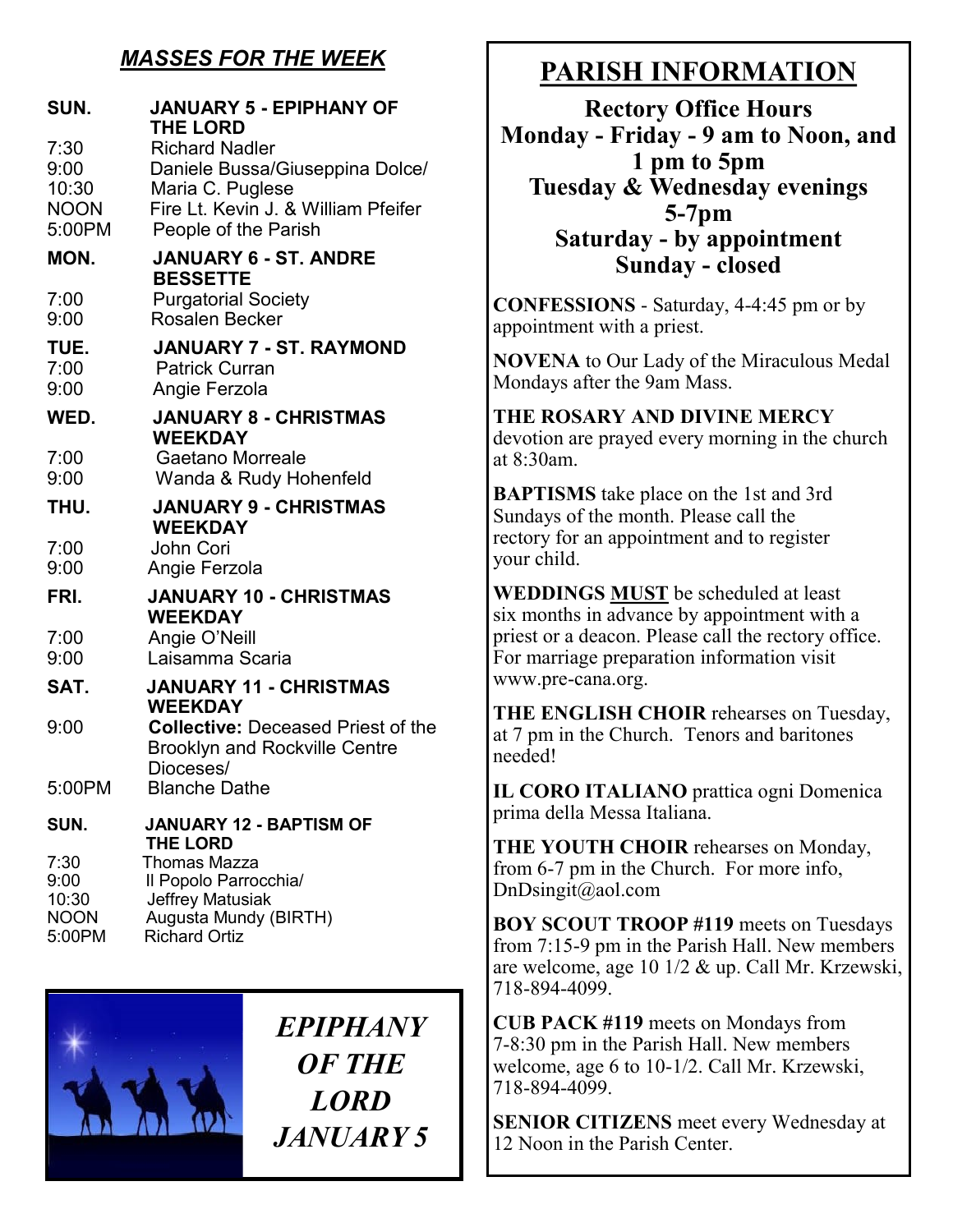# PLEASE PRAY FOR OUR SICK

Karen Guarascio, Connie Faccibene, Linda Frazier, Cari Ann Falk-LoBello, Glen Falk, Ronald Frazier, Robert Sabini, Lee Falk, Scott White, Baby McKinley Kelleher, Sean Harrison, Justin James Quirke, Elizabeth Ott, Mary Harrison, John Murphy, Anne McGinnis, Norma Voyer, Vicky Turato, Julio Pelaez, Maritza Gutierrez, Graciela Mora, Cindy Mulore, Salvatore Tuttolomondo, Gloria Mojica, Gloria Pemaj, Anne Gorian, Allen McConville, Joseph Simon, Jack Marchindiondo, The Scaturro Family, Louis Pittelli, Marion Caracciola, Vita Mazzola, Giovanni Campo, Edward Stoltzenberg, Louis Pittelli, James Graff, Carol Arevalo, Immaculate Marge D'Elia, Jim O'Friscoll, Mary Rigovich, Matteo Sabini, Bob Biolsi, The Mojica Family, Fr. William Farrugia, Msgr. Leonard Badia, Matthew Zender, Cathie Greulich, Joseph & Mary Augustine, Anthony Pittelli, Josephine Hartnett,

*The names will remain for 3 months, please call 718-326-1911 and ask for continued prayers.*

# **Prayer Requests**

**Pray for vocations to the Priesthood and Religious Life.** 

**Please pray for our men and women from our Parish serving in the defense of our country: Lt. Col. Thomas Frohnhoefer Sgt. Robert A. Domenici** 



## *WE RECALL OUR BELOVED DECEASED*

*Especially,*

*Florence Maurer, Josephine Sabella, Marguerite T. Tighe, Adriana Sciulara, May they rest in Christ's Peace!*

# **MEMORIALS**

# *WINE & HOST THIS WEEK*

*are offered in memory of Peter Bojceniuk at the request of Helen Bojceniuk.* 

# *TABERNACLE LAMP THIS WEEK*

*is lit in memory of Peter Bojceniuk at the request of Helen Bojceniuk.* 

# *ALTAR CANDLES THIS WEEK*

*are offered in memory of Peter Bojceniuk at the request of Helen Bojceniuk.* 

## **TODAY'S READINGS**

 *The Epiphany of the Lord* 

Is 60:1-6 Ps 72:1-2, 7-8, 10-11, 12-13 Eph 3:2-3a, 5-6 Mt 2:1-12

# **READINGS FOR THE WEEK**

Monday: 1 Jn 3:22-4:6 Tuesday: 1 Jn 4:7-10

Ps 72:1-2, 3-4, 7-8 Mk 6:34-44

Ps 2:7bc-8, 10-12a Mt 4:12-17, 23-25

Wednesday: 1 Jn 4:11-18

Ps 72:1-2, 10, 12-13 Mk 6:45-52

Thursday: 1 Jn 4:19-5:4 Ps 72:1-2, 14, 15bc, 17 Lk 4:14-22

Friday: 1 Jn 5:5-13 Ps 147:12-13, 14-15, 19-20 Lk 5:12-16

Saturday: 1 Jn 5:14-21 Ps 149:1-2, 3-4, 5-6a, 9b Jn 3:22-30

Sunday: Is 42:1-4, 6-7 Ps 29:1-2, 3-4, 9-10 Acts 10:34-38 Mt 3:13-17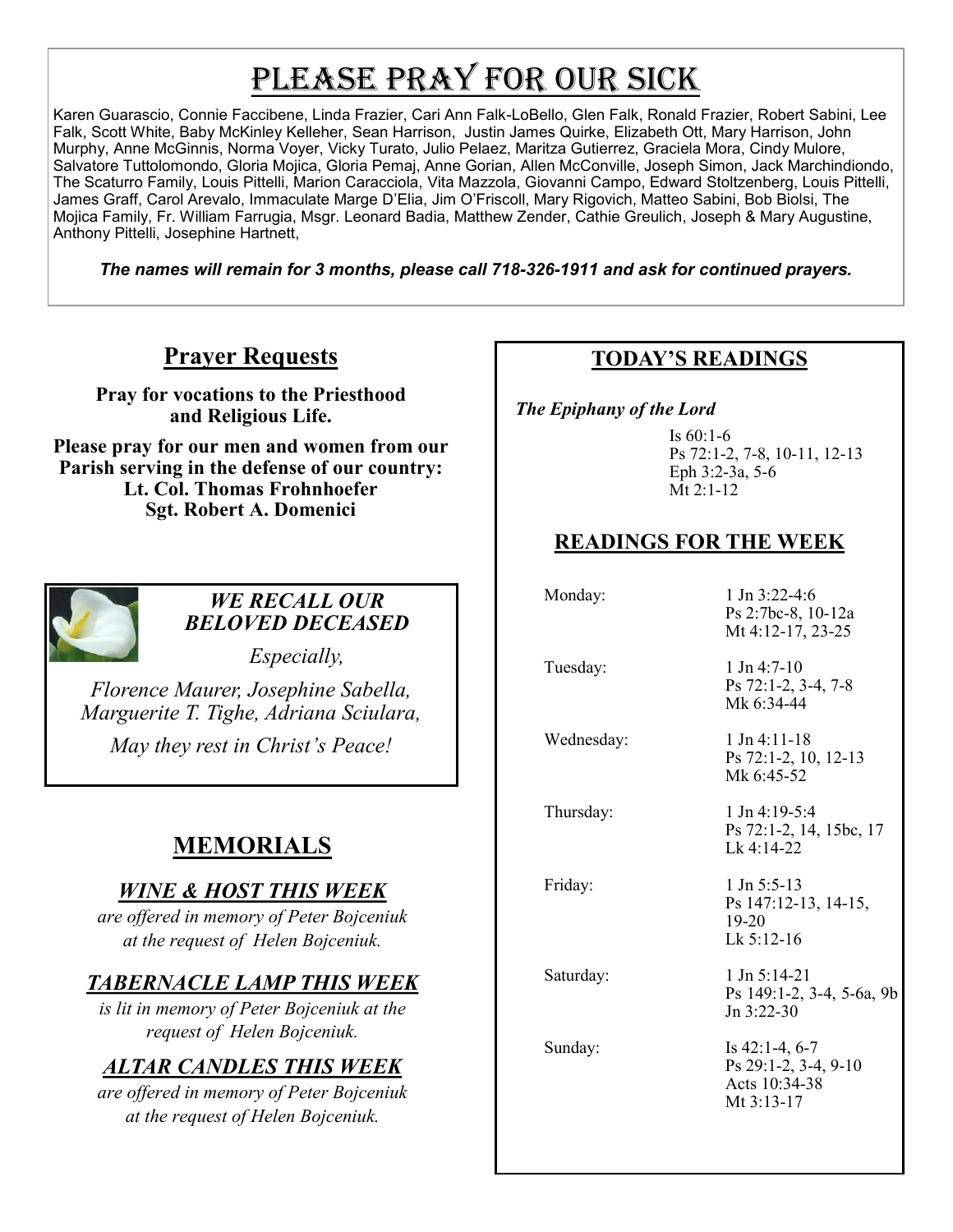*From the Pastor's desk:*

## **THE CHRISTMAS CELEBRATION CONTINUES**

 This weekend, we in the USA celebrate the solemnity of the Epiphany of our Lord (most of the Church continues to observe the traditional day, January 6). The word "epiphany" has Greek roots and means a manifestation, or showing forth, in this case, the Messiah being recognized by gentiles, represented by the Magi.

 Who and how many these strangers were and where they came from are not detailed in the Gospel account (only St. Matthew even refers to them), but tradition numbers them as three, because of the gifts presented (frankincense, gold, and myrrh), and names them Gaspar, Balthazar, and Melchior, coming from lands representing the three continents known at that time: Asia, Africa, and Europe. The importance of the story is that salvation has come to the Gentiles through Jesus Christ, true God and true man, the newborn King of the Jews, Who was rejected by the leaders of His own people, who should have known better.

 Do we recognize God in our lives? If so, how? If not, we need to reflect more carefully, for truly God is with us. May we come to know Him better in this new year, and may He bless you abundantly!

~Fr. Armato

## **160TH ANNIVERSARY EVENTS**

 Our Parish will be 160 years old next May. Among the events being planned for the anniversary is the celebration of a Mass of Thanksgiving **Saturday evening, May 16,** followed by a **jubilee dinner-dance** to benefit both the Parish and the Academy. Please save the date and plan on celebrating with your fellow parishioners.

### **PARISH REGISTRATION**

 Very often, people come to the Rectory asking for a certificate or letter attesting to their being active members of our Parish. That's hard for us to do, if there is no record of their being registered.

 All families worshiping here at St. Margaret's are encouraged to register with the Rectory Offices. All you have to do is complete the following information and drop it into the collection basket. We'll take it from there.

| Name:    |                                                    |  |
|----------|----------------------------------------------------|--|
| Address: | <u> 1980 - John Stone, Amerikaansk politiker (</u> |  |
|          |                                                    |  |
| Phone #: | $\mathbf{L}$                                       |  |

## **THANKS!**

 Thanks to all who helped decorate and maintain the church's ambience and to our liturgical ministers who helped to make the celebrations such beautiful expressions of our faith! God bless you all!

### **FISCAL-PASTORAL REPORT**

 As he has done in the last two years, Fr. Armato has provided a **fiscal and pastoral report** on stewardship and ministry. Copies has been placed in the church vestibules. Please take one, read it carefully, and share it with your family members.

 We still are operating at a deficit. It is important for each of you to pray over our commitment to supporting **our parish** and to give as much as your means will allow.

| <b>CONTRIBUTION STATEMENTS</b>               |  |  |
|----------------------------------------------|--|--|
| for tax purposes                             |  |  |
| WILL BE ISSUED                               |  |  |
| <b>ONLY UPON REQUEST</b>                     |  |  |
| Please call the Rectory, 718-326-1911,       |  |  |
| <b>AFTER JANUARY 17,</b>                     |  |  |
| if you would like a statement mailed to you. |  |  |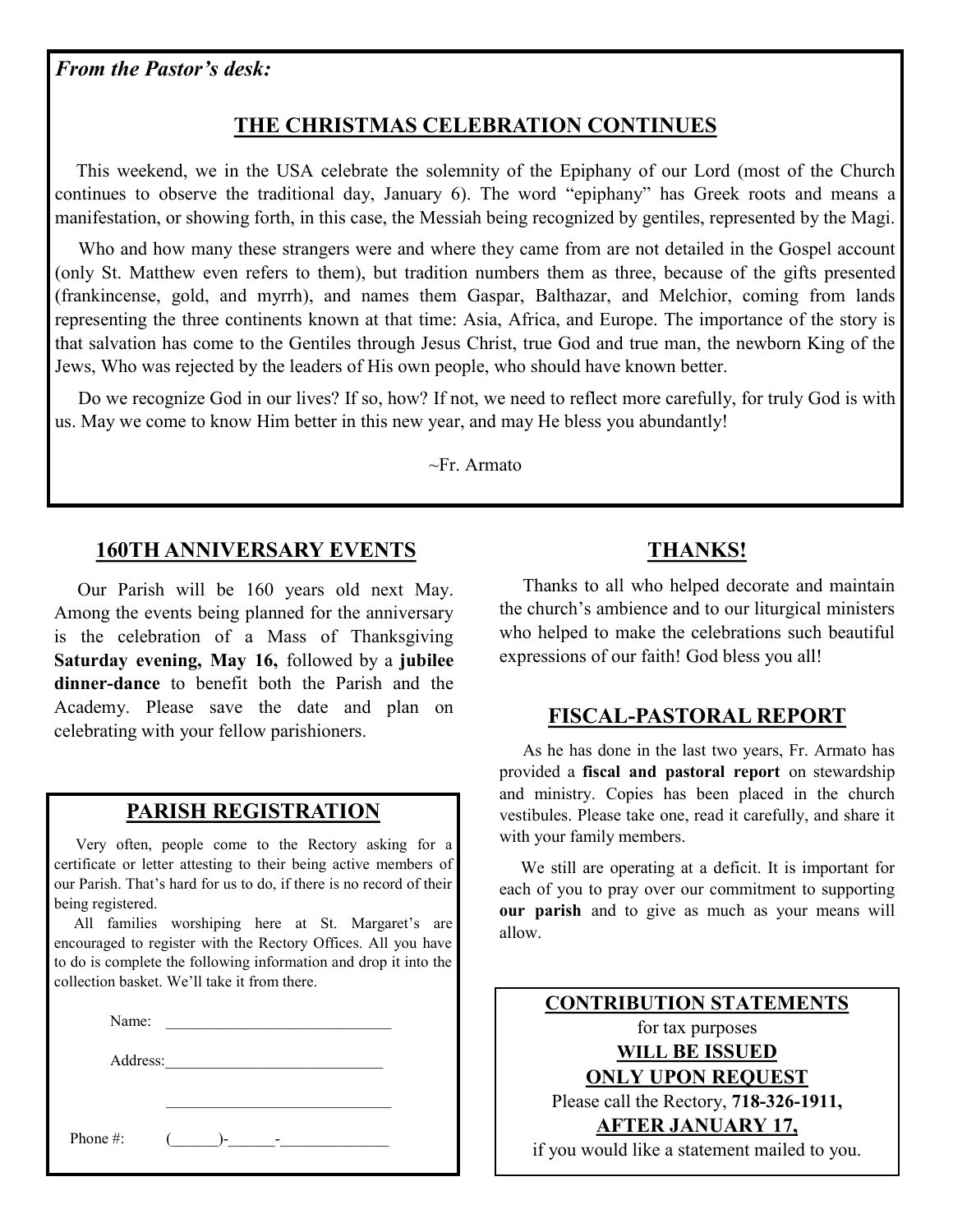# **St. Margaret Gift Shop**

Wednesdays, 12:00 - 4:00pm Saturdays, 4:00 - 5:00pm Sundays, 9:00am - 1:00pm

We have a selection of religious goods: Rosaries - Medals - Gifts Crucifixes - Statues - Bibles other books **AND MORE!**

If we don't have it, we'll try to get it for you. The Gift Shop is located in the rectory. Please use the red side door in the parking lot. If the door is closed, please knock.

Contact us: **parishcalendar@aol.com**



## **JOIN IN THE CELEBRATION IRISH NIGHT SATURDAY MARCH 7, 2020 6:00 to 11:00pm**

 Traditional Irish Dinner with Music by *THE CUNNINGHAM BROTHERS* \$50p/p

Honoring "The Ones Who Led the Way", celebrating St. Margaret's 160th Anniversary, we will honor the past and present members of the community and long-standing Irish Night Committee members at the 5:00pm Mass. For more information/tickets call: **Maureen, 917-589-6804 Anne, 718-350-9448 Bridie, 917-302-3569 Sue, 646-330-8451**

# **ANNUAL CATHOLIC APPEAL**

 We're now at **\$68,672, 104.2%** of our *Annual Catholic Appeal* goal of **\$65,897**, thanks to the **190** families who have pledged this year, and there's still a little more in the pipeline. Since over **\$68,000** has been paid in, **we'll get back money again this year.** 

# **Monthly Memorial Mass**

 A **memorial Mass with music** is celebrated each month for the repose of the souls of those who were buried from our church during the preceding month.

 While we no longer celebrate private memorial Masses, families who wish to have an annual or "month's mind" Mass offered for a loved one can join in this monthly celebration. Please contact the Rectory at 718-326-1911 to make the arrangements.

 **The next memorial Mass will be celebrated at 11:45 am Saturday, January 11, 2020.** 



## **THE ST. VINCENT FOOD PANTRY**

 is located in the Convent 66-25 79th Place

#### **The Pantry is open every WEDNESDAY AND SATURDAY from 10:00 am to 12:00 Noon.**

*Thank you for your generous donations of Holiday Foods for Thanksgiving and Christmas. We are now in need of coffee, peanut butter, jelly, canned meats, tuna and cookies.*

> *For more info. call Terry, 718-326-0188 As always, thank you for your generosity!*

# **CENTER'S BOILER**

 Thanks to all who have donated so generously in our second collections to replace the Center's boilers! So far, about \$12,000 has been collected. It's a good start toward an expensive and unexpected job. (The cost of heating oil alone for the first two weeks was more that \$4,000, and we have to pay for the rental of the equipment.)

 The temporary system will be in place for a few weeks while a permanent heating system is installed. In the meanwhile, the Academy, CYO, Senior Citizens meetings, After-school Program, and other meetings all can take place in a comfortable setting.

 Again, thank you for your patience, support and generosity!